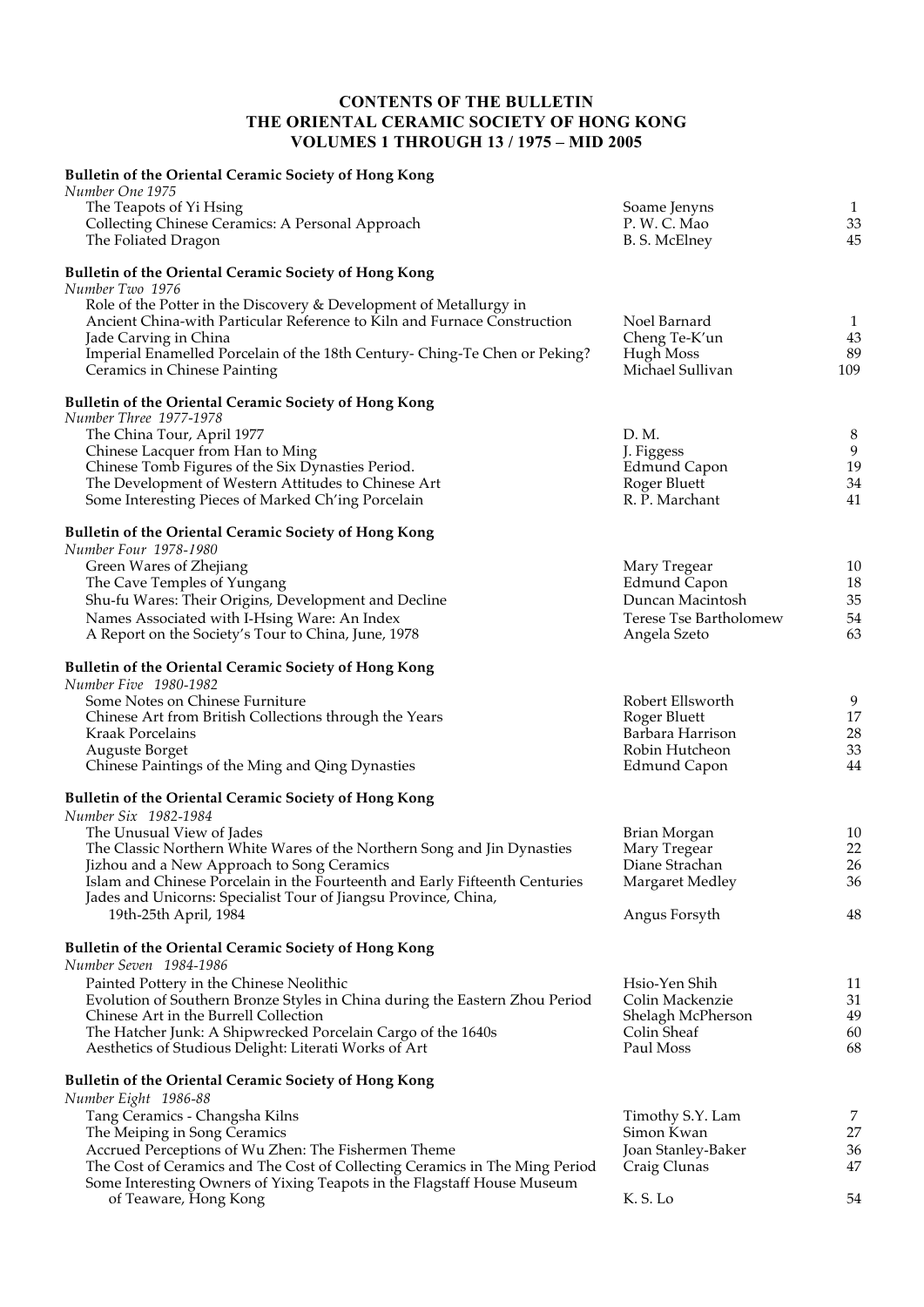## **Bulletin of the Oriental Ceramic Society of Hong Kong**

| Number Nine 1988-92                                                                                                                 |                                           |          |
|-------------------------------------------------------------------------------------------------------------------------------------|-------------------------------------------|----------|
| The Dating and Identification of Jades                                                                                              | Siu-Yee Kwan                              | 12       |
| Vietnamese Stoneware Ewers of the Ly and Tran Dynasties                                                                             | John Stevenson                            | 20       |
| Sleeping Clouds, Creeping Stones: A Teapot by Mokubei                                                                               |                                           |          |
| in the Saint Louis Art Museum<br>Chinese Buddhist Sculpture in the Sixth Century                                                    | Steven D. Owyoung<br><b>Edmund Capon</b>  | 25<br>28 |
| The Collector's Eye: Ceramics from the Percival David Foundation of Chinese Art Colin D. Sheaf                                      |                                           | 37       |
| Fragmentation or Plurality: Collecting in the Conditions of Post-Modernism                                                          | Hsio-Yen Shih                             | 40       |
| Bulletin of the Oriental Ceramic Society of Hong Kong                                                                               |                                           |          |
| Number Ten 1992-94                                                                                                                  |                                           |          |
| Qiangjin Lacquer                                                                                                                    | George Kuwayama                           | $\,8$    |
| Chinese 'Southern Song Style' Carved Lacquer, Centring                                                                              |                                           |          |
| around the Works with the Signature of Lu Pu Zao                                                                                    | Yasuhiro Nishioka                         | 18       |
| <b>Inscriptions on Ming Lacquer</b>                                                                                                 | Lee King-tsi & Hu Shih-chang              | 28<br>35 |
| Connoisseurship of the Guqin of the Tang Dynasty<br>Neglected Splendours: Porcelain from the First Thirty Years of the Qing Dynasty | Zheng Minzhong<br>Michael Butler          | 38       |
| Some Aspects of Yuan Dynasty Ceramics                                                                                               | Laurence C.S. Tam                         | 46       |
| Influence and Innovation: Transplanted Korean Potters and Japanese Ceramics                                                         | Judith H. Day                             | 54       |
| Court Furniture of the Qing Dynasty                                                                                                 | Tian Jiaqing                              | 59       |
| Bulletin of the Oriental Ceramic Society of Hong Kong                                                                               |                                           |          |
| Number Eleven 1994-97                                                                                                               |                                           |          |
| 'All in the Best Possible Taste': Ming Dynasty Material Culture                                                                     |                                           |          |
| in the Light of the Novel Jin Ping Mei                                                                                              | Craig Clunas                              | 9        |
| Enchanting Designs and Elegant Calligraphy: Dated 17th Century                                                                      |                                           |          |
| Porcelains in the Percival David Foundation of Chinese Art                                                                          | <b>Stacey Pierson</b>                     | 20       |
| The Palette of Famille-rose<br><b>Chinese Botanical Motifs and Rebuses</b>                                                          | Julian Thompson<br>Terese Tse Bartholomew | 28<br>41 |
| Recent Observations on Chinese Traditional Furniture                                                                                | Tian Jiaqing                              | 58       |
| The Relationship between the Shu Culture of Sanxingdui and                                                                          |                                           |          |
| San Miao Culture and Their Sacred Content                                                                                           | Yu Weichao                                | 66       |
| Angkor: Space and Power                                                                                                             | Rajeshwari Ghose                          | 72       |
| A Proposed Later Chronology for Sawankhalok Wares                                                                                   | Piriya Krairiksh                          | 76       |
| Bulletin of the Oriental Ceramic Society of Hong Kong                                                                               |                                           |          |
| Number Twelve 1998-2001                                                                                                             |                                           |          |
| The Jade Culture of Ancient Vietnam                                                                                                 | Chris Frape                               | 15       |
| The Detection of Fakes of Qing and Republican Period Porcelains                                                                     | Anthony J. Allen                          | 20       |
| The Significance of Pandanan Shipwreck Ceramics as Evidence of                                                                      | Allison I. Diem                           |          |
| Fifteenth Century Trading Relations within Southeast Asia<br>Chinese Tea Drinking Customs and Changes over the Centuries            | <b>Brian McElney</b>                      | 28<br>37 |
| From Court to Cradle: Jewellery of the Qing Dynasty                                                                                 | Valery Garrett                            | 43       |
| Some Thoughts on the Origin, Development and Influence of Koryo Celadons                                                            | Chris Frape                               | 50       |
| The Ink Connection: 20th Century Chinese Painting                                                                                   | Christina Chu                             | 55       |
| Ming Blue and White Wares Found in the Philippines: Reflections on China's                                                          |                                           |          |
| Trade Patterns with the Philippines in the 15th and 16th Centuries                                                                  | Rita C. Tan                               | 65       |
| China and India: An Artistic Dialogue with Special Emphasis on the<br>Buddhist Art of Qingzhou                                      | Pratapaditya Pal                          | 75       |
| OCS Tour to Bhutan                                                                                                                  | Helga de Jonge van Ellemeet               | 76       |
| OCS Tour to Myanmar (Burma)                                                                                                         | Veryan Bradshaw                           | 78       |
| OCS Tour to Korea                                                                                                                   | Chris Frape                               | 80       |
| Twentieth Anniversary Trip to Jingdezhen                                                                                            | Jennifer Welch                            | 82       |
| OCS Tour to Sichuan                                                                                                                 | Jim Kinoshita                             | 84       |
| <b>Bulletin of the Oriental Ceramic Society of Hong Kong</b>                                                                        |                                           |          |
| Number Thirteen 2002-mid 2005                                                                                                       |                                           |          |
| Obituary. Eulogy for Dr Philip Wen-Chee Mao                                                                                         | David Fok                                 | 8        |
| Daoism and the Arts of China                                                                                                        | Stephen Little                            | 15       |
| Chinese Buddhist Textiles<br>China and the Silk Road: A Tangled Web of Influences                                                   | Chris Hall<br>Susan Whitfield 20          | 18       |
| An Exhibition on Chinese Blue and White Ware with                                                                                   |                                           |          |
| <b>Unprecedented Representations</b>                                                                                                | Rita C. Tan                               | 27       |
| Behind the Golden Cockerel Table Screen. Some Observations on                                                                       |                                           |          |
| <b>Biscuit Carved Porcelain</b>                                                                                                     | Tony Miller                               | 36       |
| Three Middle Ming Shipwrecks in Philippine Waters                                                                                   | Cynthia Ongpin Valdes                     | 44       |